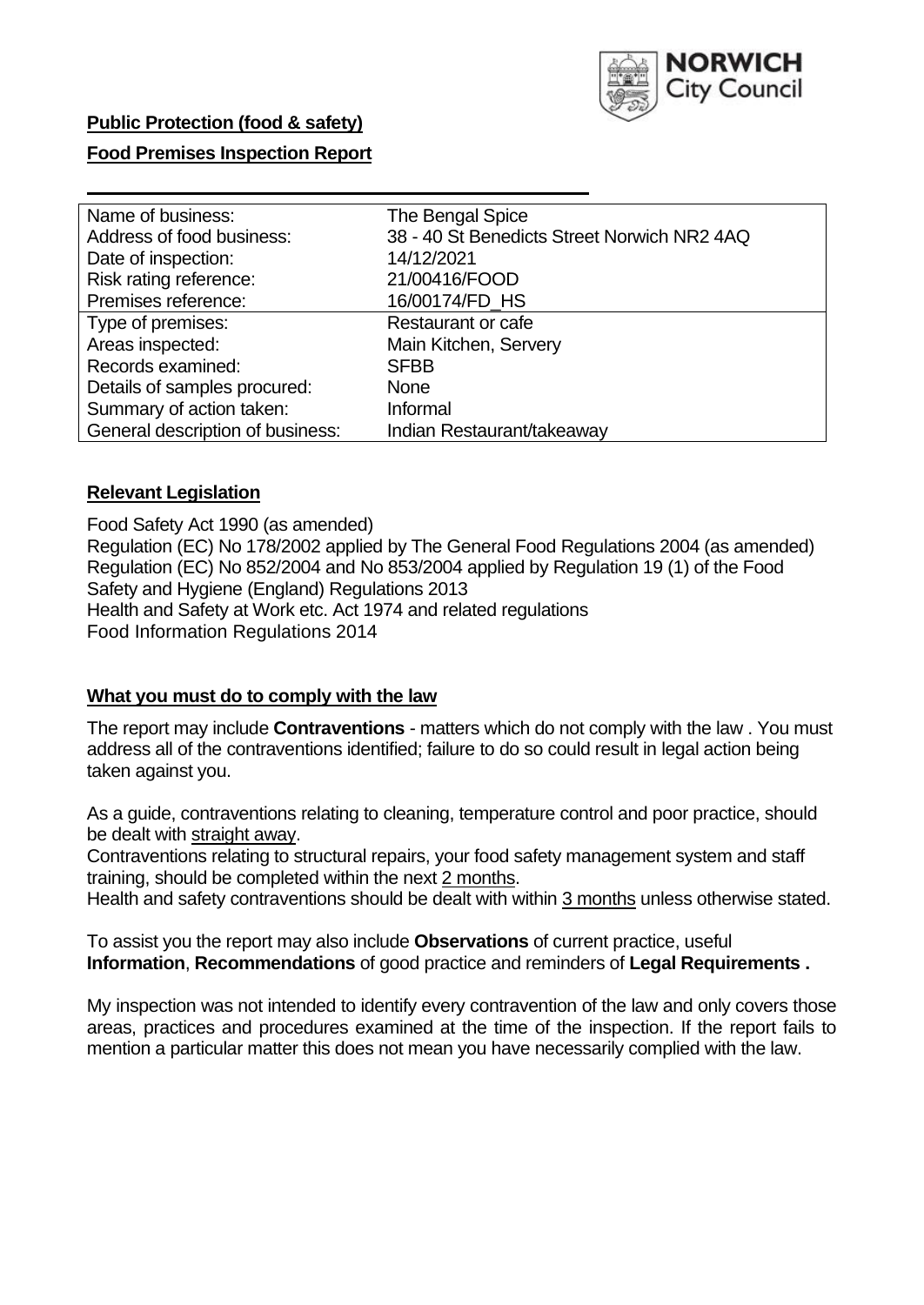# **FOOD SAFETY**

### **How we calculate your Food Hygiene Rating:**

 The food safety section has been divided into the three areas which you are scored against for the hygiene rating: 1. food hygiene and safety procedures, 2. structural requirements and 3. confidence in management/control procedures. Each section begins with a summary of what was observed and the score you have been given. Details of how these scores combine to produce your overall food hygiene rating are shown in the table.

| <b>Compliance Area</b>                     |          |                  |                | <b>You Score</b> |    |           |           |    |          |  |  |
|--------------------------------------------|----------|------------------|----------------|------------------|----|-----------|-----------|----|----------|--|--|
| Food Hygiene and Safety                    |          |                  |                | $\Omega$         | 5  | 10        | 15        | 20 | 25       |  |  |
| <b>Structure and Cleaning</b>              |          |                  | $\Omega$       | 5                | 10 | 15        | 20        | 25 |          |  |  |
| Confidence in management & control systems |          |                  | $\overline{0}$ | 5                | 10 | 15        | 20        | 30 |          |  |  |
|                                            |          |                  |                |                  |    |           |           |    |          |  |  |
| <b>Your Total score</b>                    | $0 - 15$ | 20               |                | $25 - 30$        |    | $35 - 40$ | $45 - 50$ |    | > 50     |  |  |
| <b>Your Worst score</b>                    | 5        | 10 <sup>10</sup> |                | 10               | 15 |           | 20        |    | $\sim$   |  |  |
|                                            |          |                  |                |                  |    |           |           |    |          |  |  |
| <b>Your Rating is</b>                      | 5        | 4                |                | 3                | 2  |           |           |    | $\Omega$ |  |  |

Your Food Hygiene Rating is 2 - improvement is necessary



# **1. Food Hygiene and Safety**

 generally you have satisfactory food handling practices and procedures and adequate Food hygiene standards are generally satisfactory and maintained. There is evidence of some non-compliance with legal requirements. Some lapses are evident however control measures to prevent cross-contamination are in place. The contraventions require your attention; although not critical to food safety they may become so if not addressed. **(Score 10)** 

### Contamination risks

**Contravention** The following exposed ready-to-eat food and or its packaging to the risk of cross-contamination with foodborne bacteria from raw meat or unwashed fruits and vegetables:

- raw foods were being stored above ready-to-eat foods in the fridge
- prepared foods i.e onions were being stored on the floor
- using the same storage containers for raw and ready-to-eat foods

**Legal requirement** At all stages of production, processing and distribution, food must be protected from any contamination likely to render it unfit for human consumption,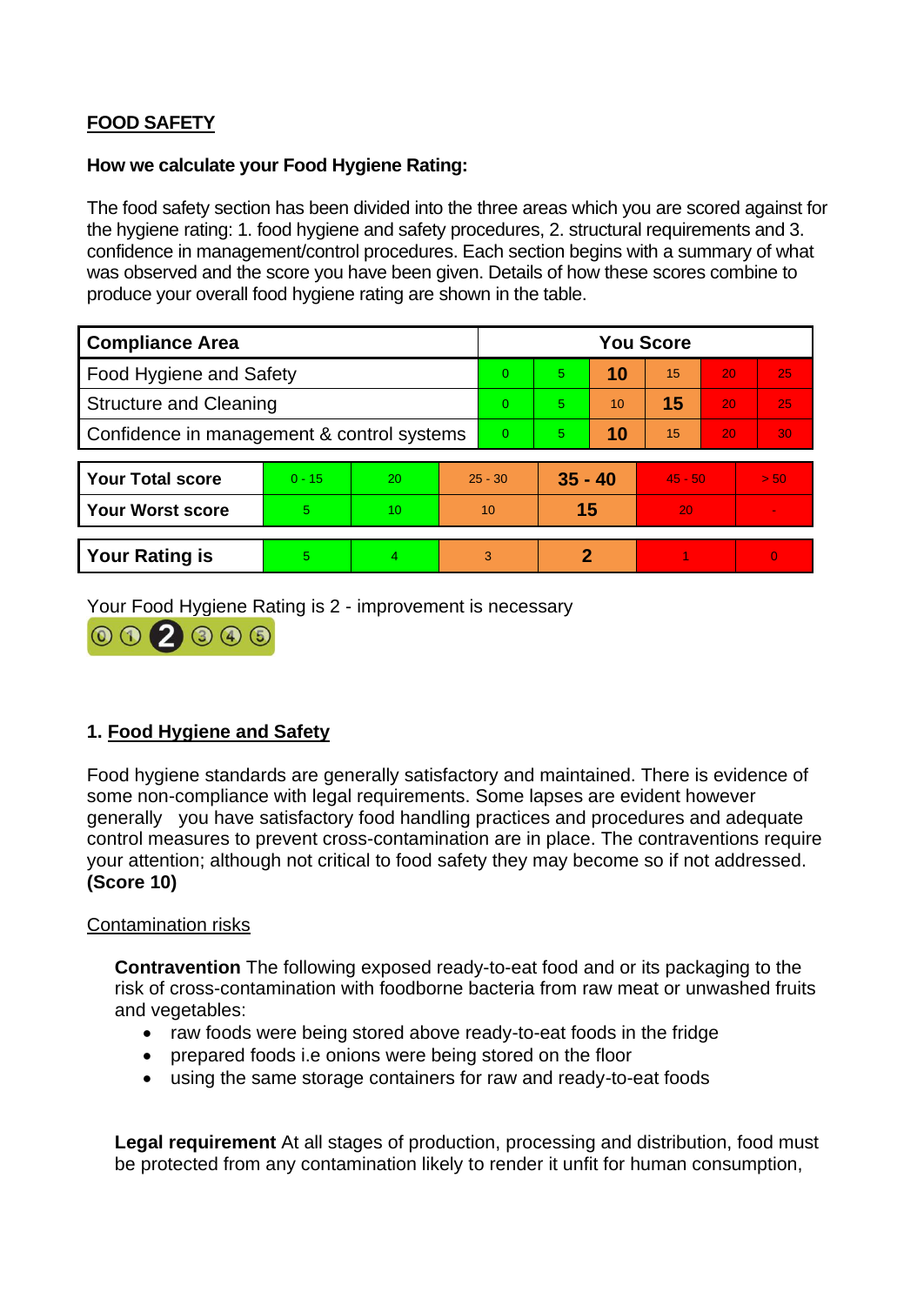injurious to health or contaminated in such a way that it would be unreasonable to expect it to be consumed in that state.

 equipment should be easily identifiable (e.g. colour coded) and must be stored and **Contravention** You could not demonstrate effective disinfection of equipment and utensils used for both raw and ready-to-eat foods, either by heat or an adequate dishwasher cycle. Separate equipment and utensils must be provided. Such washed separately.

**Information** The FSA has issued guidance on controlling *E.coli* 0157 through:

- the complete separation of raw and ready-to-eat food
- the correct use of wash-hand basins and thorough handwashing
- having dedicated equipment (including complex equipment) for raw and ready-to-eat foods
- thorough 2-stage cleaning and the correct use of sanitisers
- and by controlling the risks posed by soil contaminated vegetables. Visit: [www.food.gov.uk](http://www.food.gov.uk/) for more information

**Guidance** If equipment and utensils (for example chopping boards, containers and tongs) are to be used for raw and RTE foods, they should be disinfected by heat or an adequate dishwasher cycle (able to reach 82°C for 15 seconds) between uses.

 **Guidance** If adequate heat disinfection (such as a dishwasher or plunge sink) is not possible, separate equipment and utensils should be used for handling raw and RTE foods. Such equipment should be easily identifiable (colour coded) and must be stored and washed separately.

### Hand-washing

**Contravention** The following evidence indicated hand-washing was not suitably managed:

• there was no means to hygienically dry hands

 **Legal requirement** Washbasins must be available, suitably located and designated for cleaning hands. Wash-hand basins must be provided with hot and cold (or mixed) running water. Soap and hand drying facilities must be located nearby.

### Temperature Control

**Observation** I was pleased to see you were able to limit bacterial growth and/or survival by applying appropriate temperature controls at points critical to food safety and that you were monitoring temperatures.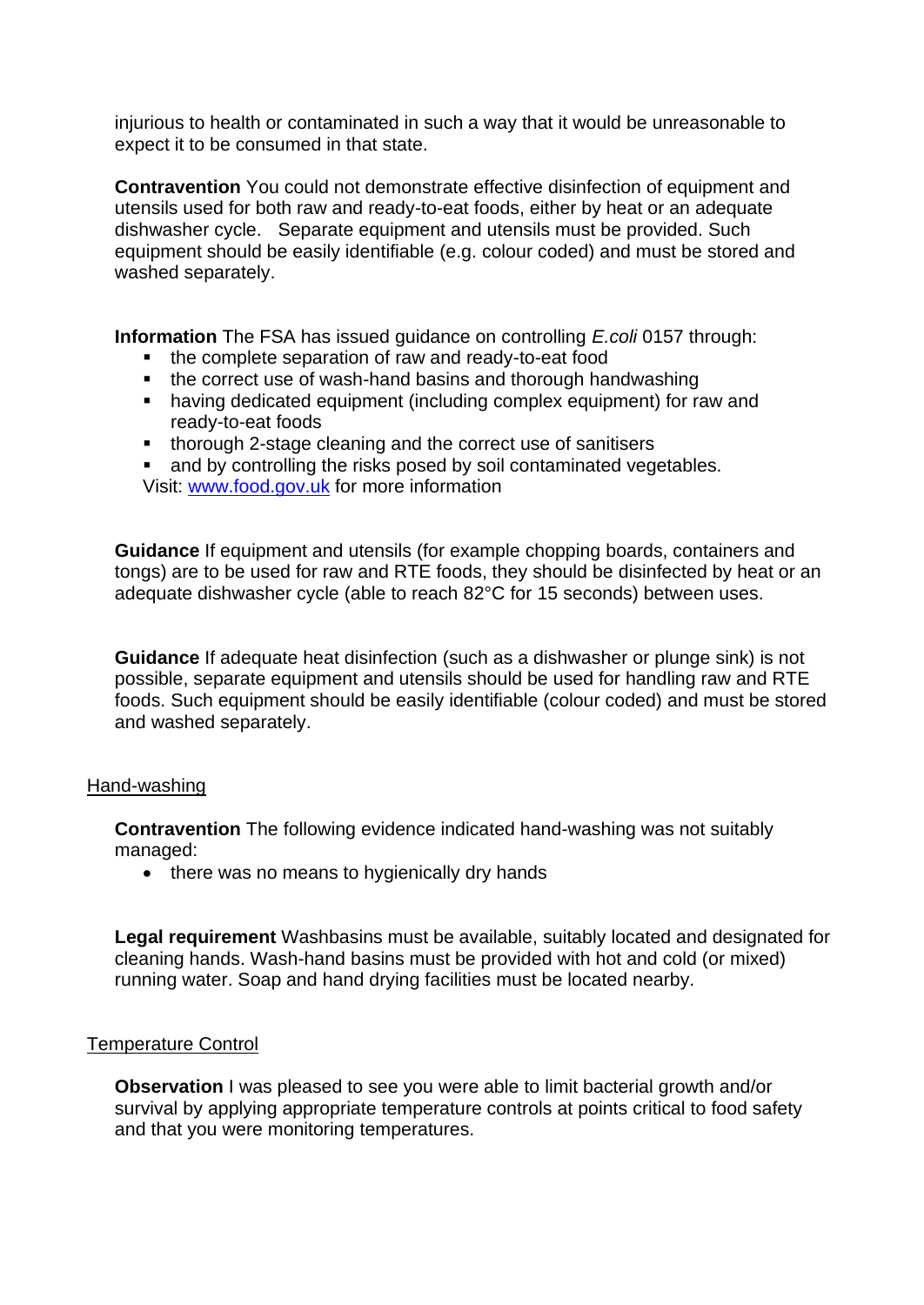### Poor Practices

 **Contravention** The following matters represented poor practice and if allowed to continue may cause food to become contaminated or lead to its deterioration:

• no date labels on prepared foods of when to use by making stock rotation poor

 you apply labels which give a day or date that is 2 days after the day of production e.g. **Recommendation** You should have a system to identify when open or prepared foods need to be used by or discarded, to ensure the food is fit for consumption. I recommend if food is opened on Monday it should be used by the end of Wednesday

### **2. Structure and Cleaning**

 and you are failing to comply with the law in many respects. Contraventions require your The structure facilities and standard of cleaning and maintenance are less than satisfactory immediate attention as some are critical to food safety. We may revisit your business and if standards have not improved take formal enforcement action. **(Score 15)** 

### Cleaning of Structure

**Contravention** The following items were dirty and require more frequent and thorough cleaning:

- floor/wall junctions
- around equipment feet
- behind and under equipment
- walls particularly behind food preparation surfaces
- hand contact surfaces such as light switches and door handles
- pipework to sinks
- door/door surround

### Cleaning of Equipment and Food Contact Surfaces

**Contravention** The following items are dirty and must be cleaned::

- fridge and freezer seals
- fridge shelving
- microwave
- food storage containers
- container storing poppadums
- side of door to upright fridge to fridge/freezer
- doors to fridge/freezer
- legs/feet and wheels to equipment
- underneath towel dispenser
- underneath soap dispenser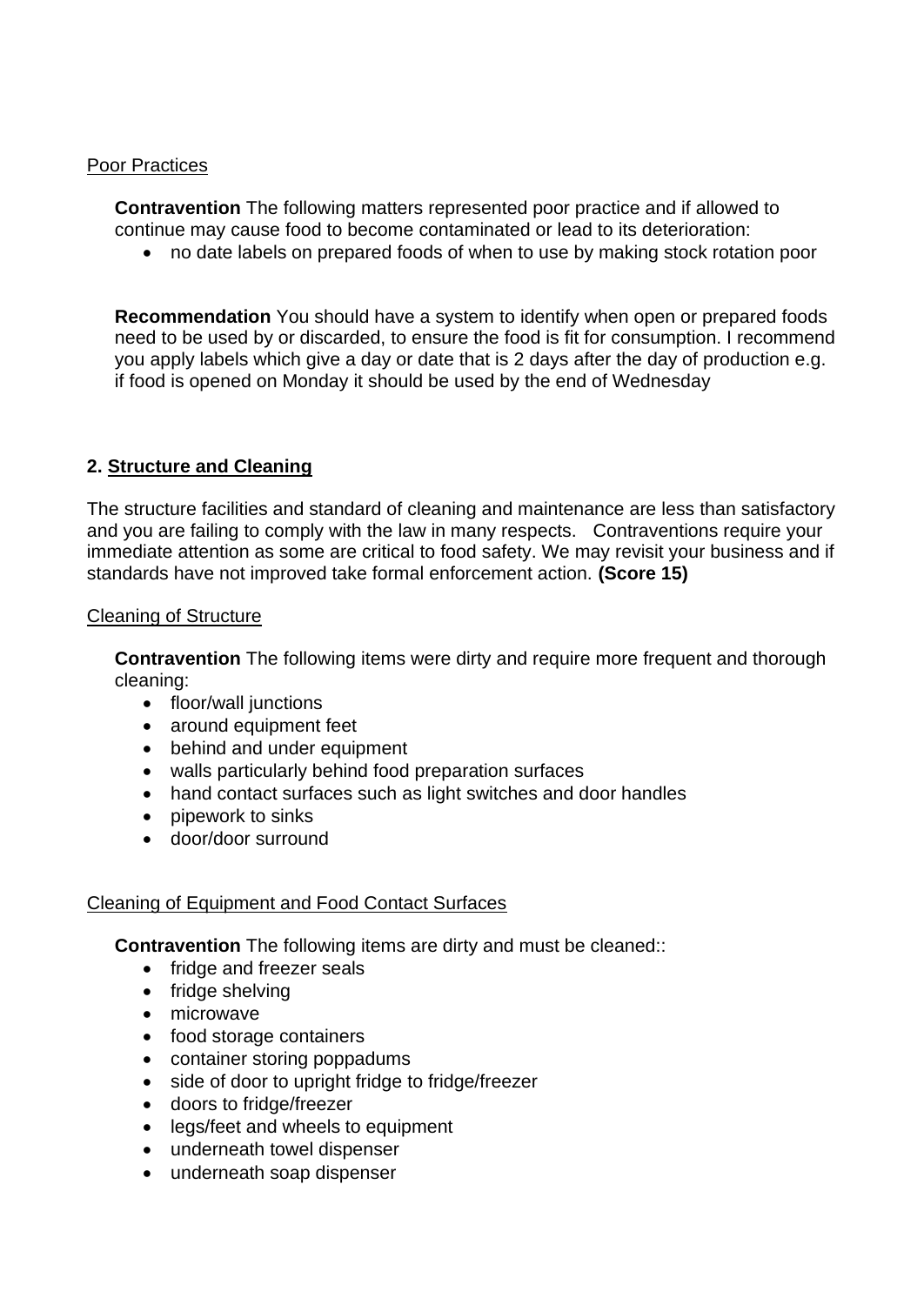• interior to hot cupboard

### Cleaning Chemicals / Materials / Equipment and Methods

**Contravention** The following evidence demonstrated your cleaning materials, equipment and methods were not sufficient to control the spread of harmful bacteria between surfaces:

• scourers were worn and dirty

**Information** Cardboard cannot be properly cleaned. Do not use it to cover the floor/ shelves of work surfaces in food rooms

### Pest Control

**Observation** I was pleased to see that the premises was proofed against the entry of pests and that pest control procedures were in place.

### **3. Confidence in Management**

 There are generally satisfactory food safety controls in place although there is evidence of some non-compliance with the law. The contraventions require your attention; although not critical to food safety they may become so if not addressed. **(Score 10)** 

### Food Hazard Identification and Control

**Contravention** The following pre-requisites have not been met and this means that your food safety management system will be ineffective:

- cleaning and sanitation are poor
- staff training is inadequate

**Contravention** You have not identified these food hazards or the methods of control at critical points in your operation:

- cross-contamination using the same storage containers used for raw and ready-to-eat foods
- storing raw food next to and above ready-to-eat foods

**Contravention** The following Safer Food Better Business SAFE METHODS are incomplete:

- cooking
- cleaning schedule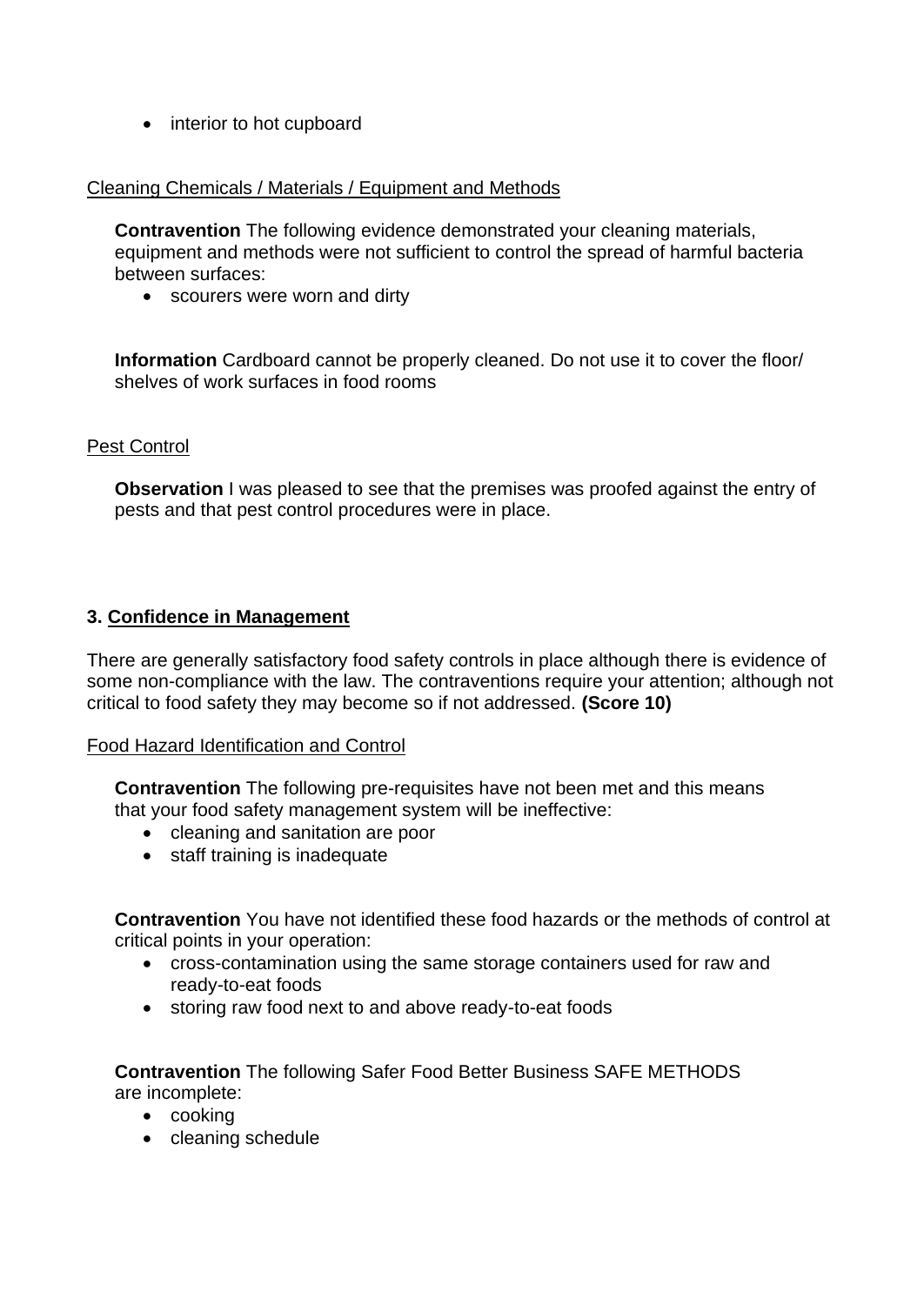### Proving Your Arrangements are Working Well

**Contravention** You are not working to the following safe methods in your SFBB pack:

- cross contamination/ physical or chemical contamination
- cleaning

**Contravention** The Management sections in your Safer food Better Business (SFBB) pack are intended to demonstrate you are in day-to-day control of the hazards to food. The following Management sections were either missing, incomplete or not up-to-date:

- daily diary entries not up to date
- four-weekly reviews
- staff training
- contacts list

# Infection Control / Sickness / Exclusion Policy

**Guidance** Public Health England recommends that food handlers known or suspected to be suffering from a food-borne infection or gastro-intestinal illness stay away from work until symptom-free for 48 hours.

# **Training**

**Contravention** The following evidence indicated there was a staff training need:

- food handlers were not sufficiently knowledgeable about your food safety procedures
- food handlers were not sufficiently knowledgeable about food hygiene
- standard of cleaning was poor
- using poor food storage practices

 supervised and instructed and/or trained in food hygiene matters to an appropriate level **Legal requirement** Food business operators must ensure that food handlers are for the work they do

**Information** You can obtain a list of the training courses we provide on our website: [www.norwich.gov.uk.](http://www.norwich.gov.uk/)

 appropriate for your supervisory staff and those with managerial responsibility. **Recommendation** A Level 3 Award for Supervising Food Safety in Catering would be